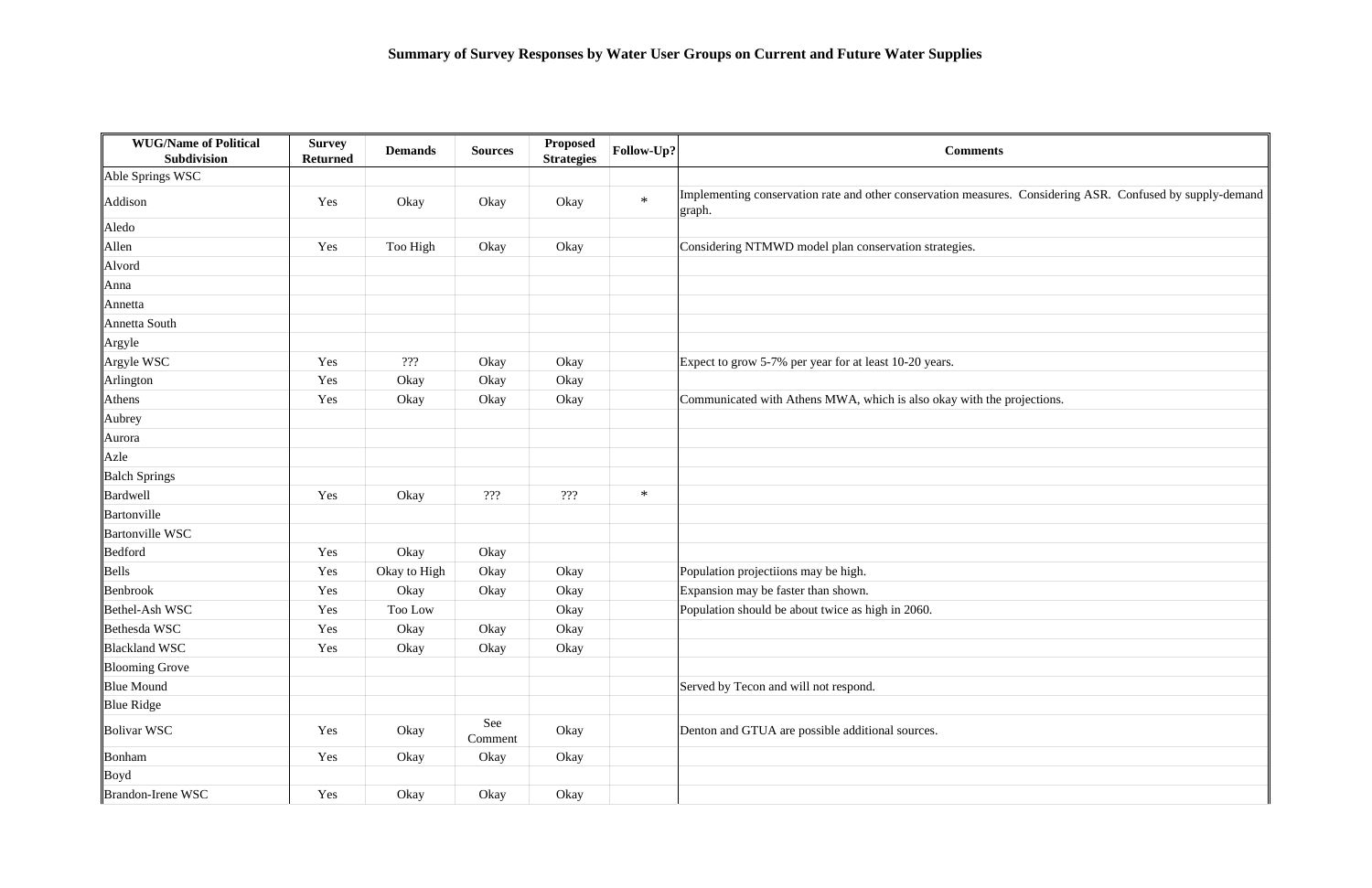| <b>WUG/Name of Political</b><br>Subdivision | <b>Survey</b><br><b>Returned</b> | <b>Demands</b>         | <b>Sources</b> | <b>Proposed</b><br><b>Strategies</b> | Follow-Up? | <b>Comments</b>                                                                                                                                                                                                                                            |
|---------------------------------------------|----------------------------------|------------------------|----------------|--------------------------------------|------------|------------------------------------------------------------------------------------------------------------------------------------------------------------------------------------------------------------------------------------------------------------|
| Bridgeport                                  |                                  |                        |                |                                      |            |                                                                                                                                                                                                                                                            |
| <b>Bryson</b>                               |                                  |                        |                |                                      |            |                                                                                                                                                                                                                                                            |
| Buena Vista - Bethel SUD                    | Yes                              | Okay                   | Okay           | Okay                                 |            |                                                                                                                                                                                                                                                            |
| Burleson                                    | Yes                              | Okay                   | Okay           | Okay                                 |            | Population may be too low.                                                                                                                                                                                                                                 |
| Caddo Basin SUD                             | Yes                              | Too Low                | Okay           | Okay                                 |            | Population growing 10% per year.                                                                                                                                                                                                                           |
| Carrollton                                  | Yes                              | Okay                   | See<br>Comment | See Comment                          |            | Feels survey is too early to identify future strategies.                                                                                                                                                                                                   |
| Cash WSC                                    | Yes                              | Too Low                | See<br>Comment | See Comment                          |            | 2003 population is 15,740; 1,562 acre-feet retail sales; 315 acre-feet wholesale sales. Cash has been growing 4%<br>per year. Cash has 1,792 ac-ft/yr with NTMWD and 3.585 acre-feet per year with SRA.                                                    |
| Cedar Hill                                  |                                  |                        |                |                                      |            | ***** See Wholesale Water Provider survey results. *****                                                                                                                                                                                                   |
| Celina                                      | Yes                              | Too Low                | See<br>Comment | See Comment                          | $\ast$     | Demand should be based 0n 250 gpcd (like other area suburbs). City now has a contract with UTRWD (1.5 mgd,<br>to 3.0 mgd by 2007). Also considering NTMWD and GTUA as sources.                                                                             |
| Chatfield WSC                               | Yes                              | Okay                   | Okay           | See Comment                          |            | 'Until the state of Texas gets enough backbone to stop the unlimited pumping of good treated water on the ground<br>to grow grass, etc., so that everybody can keep up with the 'Jones' as who has the greenest yard, all strategies are a<br>joke."       |
| Chico                                       |                                  |                        |                |                                      |            |                                                                                                                                                                                                                                                            |
| Cockrell Hill                               |                                  |                        |                |                                      |            |                                                                                                                                                                                                                                                            |
| College Mound WSC                           |                                  |                        |                |                                      |            |                                                                                                                                                                                                                                                            |
| Colleyville                                 |                                  |                        |                |                                      |            |                                                                                                                                                                                                                                                            |
| Collinsville                                | Yes                              | Okay - See<br>Comment  | Okay           | Okay                                 |            | Demands may be too low if growth continues at current rate.                                                                                                                                                                                                |
| Combine                                     | Yes                              | Too Low                | Okay           | Okay                                 |            | NCTCOG and city project faster growth. Served by Combine WSC.                                                                                                                                                                                              |
| Combine WSC                                 | Yes                              |                        | Okay           | See Comment                          |            | "Conservation is a must. Elimination of outside sprinkling systems is the most practical answer."                                                                                                                                                          |
| Community Water Company                     | Yes                              | Okay                   | Okay           | Okay                                 |            |                                                                                                                                                                                                                                                            |
| Community WSC                               | Yes                              | Okay                   | Okay           | Okay                                 |            |                                                                                                                                                                                                                                                            |
| Coppell                                     | Yes                              | 2000 Actual too<br>Low | Okay           | Okay                                 | $\ast$     | Feels that 2000 actual demands are inaccurate (low). Wants to see projected supplies with new supply projects as<br>well as current supply.                                                                                                                |
| Copper Canyon                               |                                  |                        |                |                                      |            |                                                                                                                                                                                                                                                            |
| Corinth                                     |                                  |                        |                |                                      |            |                                                                                                                                                                                                                                                            |
| Corsicana                                   |                                  |                        |                |                                      |            | ***** See Wholesale Water Provider survey results. *****                                                                                                                                                                                                   |
| Crandall                                    | Yes                              | Too Low                | Okay           | Okay                                 |            | Want to participate in future regional water supplies developed by NTMWD or any other wholesaler.                                                                                                                                                          |
| <b>Cross Roads</b>                          |                                  |                        |                |                                      |            |                                                                                                                                                                                                                                                            |
| Crowley                                     | Yes                              | Too Low                | Okay           | Okay                                 |            |                                                                                                                                                                                                                                                            |
| Culleoka WSC                                | Yes                              | Okay                   | See<br>Comment | See Comment                          | $\ast$     | Currently contracting with the City of Princeton. Princeton has indicated that it will not increase amount<br>(inadequate) and will not extend contract beyond 2020. NTMWD will not respond to requests for direct purchase.<br>Help would be appreciated. |
| Dallas                                      |                                  |                        |                |                                      |            | ***** See Wholesale Water Provider survey results. *****                                                                                                                                                                                                   |
| Dallas County WCID #6                       |                                  |                        |                |                                      |            |                                                                                                                                                                                                                                                            |

| -feet wholesale sales. Cash has been growing 4%<br>-feet per year with SRA.                                 |
|-------------------------------------------------------------------------------------------------------------|
|                                                                                                             |
| City now has a contract with UTRWD (1.5 mgd,<br>sources.                                                    |
| nited pumping of good treated water on the ground<br>es' as who has the greenest yard, all strategies are a |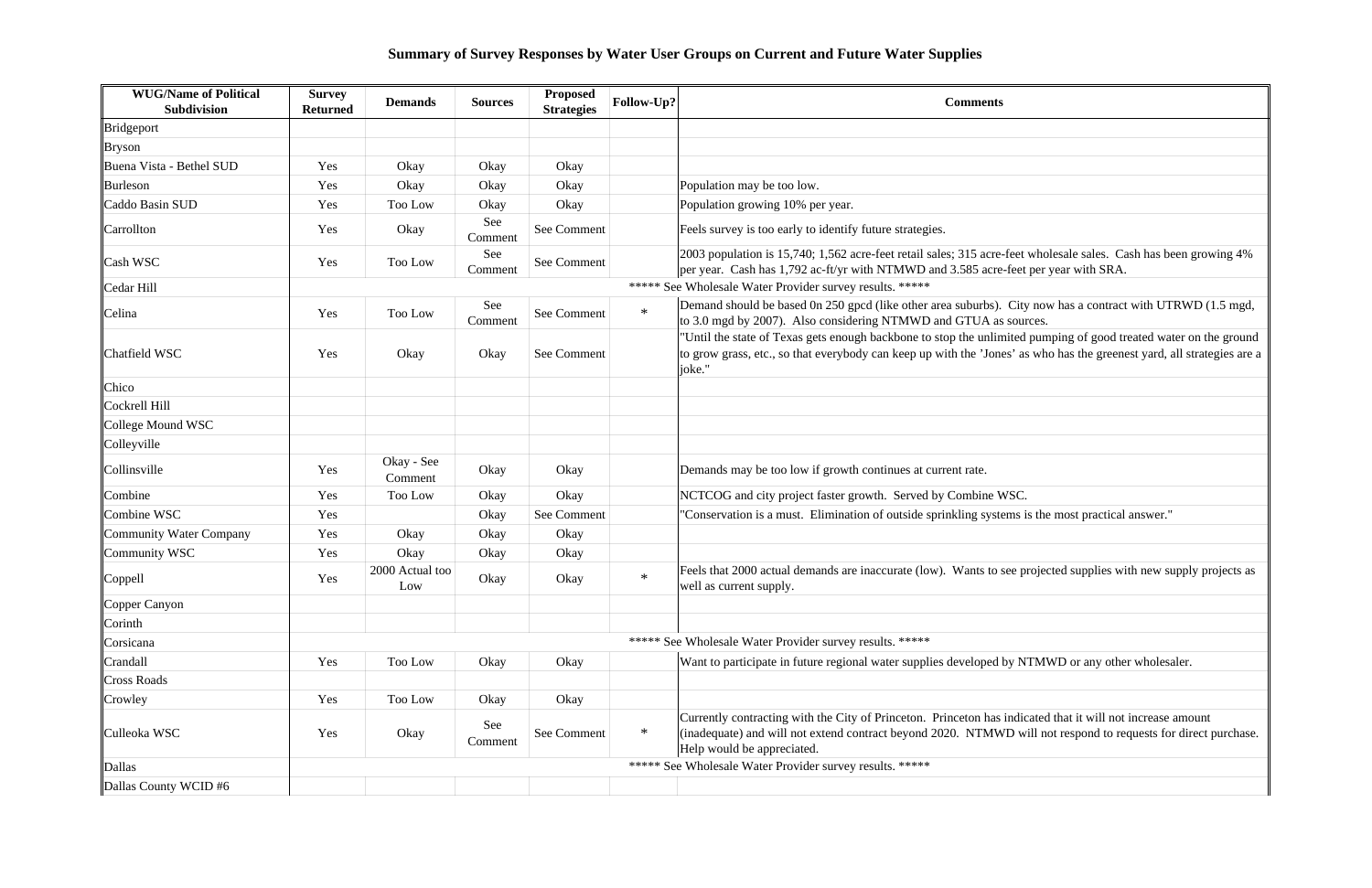| <b>WUG/Name of Political</b><br><b>Subdivision</b> | <b>Survey</b><br><b>Returned</b> | <b>Demands</b> | <b>Sources</b> | Proposed<br><b>Strategies</b> | Follow-Up? | <b>Comments</b>                                                                                                                                        |
|----------------------------------------------------|----------------------------------|----------------|----------------|-------------------------------|------------|--------------------------------------------------------------------------------------------------------------------------------------------------------|
| Dalworthington Gardens                             |                                  |                |                |                               |            |                                                                                                                                                        |
| Danville WSC                                       | Yes                              | Okay           | Okay           | Okay                          |            |                                                                                                                                                        |
| Dawson                                             | Yes                              | Okay           | Okay           | Okay                          |            |                                                                                                                                                        |
| Decatur                                            |                                  |                |                |                               |            |                                                                                                                                                        |
| Denison                                            |                                  |                |                |                               |            |                                                                                                                                                        |
| Denton                                             |                                  |                |                |                               |            | ***** See Wholesale Water Provider survey results. *****                                                                                               |
| Denton County FWSD                                 | Yes                              | See Comment    | See<br>Comment | See Comment                   | $\ast$     | Population and demand projections too low early, too high late. May turn<br>they need more than the 2.7 mgd currently contracted with Lewisville.      |
| DeSoto                                             |                                  |                |                |                               |            |                                                                                                                                                        |
| Double Oak                                         | Yes                              | Okay           | Okay           | Okay                          |            |                                                                                                                                                        |
| Duncanville                                        |                                  |                |                |                               |            |                                                                                                                                                        |
| East Cedar Creek FWSD                              |                                  |                |                |                               |            |                                                                                                                                                        |
| <b>East Fork SUD</b>                               |                                  |                |                |                               |            |                                                                                                                                                        |
| Ector                                              | Yes                              | Too Low        | See<br>Comment |                               |            | May also go to the Trinity aquifer.                                                                                                                    |
| Edgecliff Village                                  |                                  |                |                |                               |            |                                                                                                                                                        |
| Ennis                                              | Yes                              |                |                |                               |            | Ennis should get 55 percent of the yield of Lake Bardwell (by contract). B<br>acre-feet per year from TRWD. Ennis sells to East Garrett, Community, an |
| Euless                                             | Yes                              | Okay           | Okay           | Okay                          |            |                                                                                                                                                        |
| Eustace                                            | Yes                              | Okay           | Okay           | Okay                          |            |                                                                                                                                                        |
| Everman                                            |                                  |                |                |                               |            |                                                                                                                                                        |
| Fairfield                                          | Yes                              | Okay           | Okay           | Okay                          |            |                                                                                                                                                        |
| Fairview                                           | Yes                              | Okay           | Okay           | Okay                          |            |                                                                                                                                                        |
| Farmers Branch                                     |                                  |                |                |                               |            |                                                                                                                                                        |
| Farmersville                                       |                                  |                |                |                               |            |                                                                                                                                                        |
| Ferris                                             | Yes                              | Too Low        | See<br>Comment |                               |            | Expects population to double in next 10 years. Add Dallas as a water supp                                                                              |
| Files Valley WSC                                   | Yes                              | Too Low        | See<br>Comment |                               |            | They only use surface water from Aquilla WSC. They supply Milford (84<br>and Parker WSC (151 ac-ft from Files, 82 from wells in 2003). They used       |
| Flo Community WSC                                  |                                  |                |                |                               |            |                                                                                                                                                        |
| Flower Mound                                       |                                  |                |                |                               |            |                                                                                                                                                        |
| Forest Hill                                        | Yes                              | Okay           | Okay           | Okay                          |            |                                                                                                                                                        |
| Forney                                             |                                  |                |                |                               |            | ***** See Wholesale Water Provider survey results. *****                                                                                               |
| Forney Lake WSC                                    |                                  |                |                |                               |            |                                                                                                                                                        |
| Fort Worth                                         |                                  |                |                |                               |            | ***** See Wholesale Water Provider survey results. *****                                                                                               |
| Frisco                                             | Yes                              | See Comment    | Okay           | Okay                          |            | Population and demand projections too low early, too high late.                                                                                        |
| Frost                                              | Yes                              | Okay           | Okay           | Okay                          | $\ast$     |                                                                                                                                                        |
|                                                    |                                  |                |                |                               |            |                                                                                                                                                        |

May turn to Lewisville for additional supply when<br>isville.

ent of the Seperat of the 10/01/05, Ennis can get 3,988 and Deginning 10/01/05, Ennis can get 3,988 and Trupper per year from Trupper Sepet 3,988 and  $R$  ice WSCs.

water supply option.

Milford (84 ac-ft from Files, 43 from wells in 2003)<br>They used 701 ac-ft in 2003.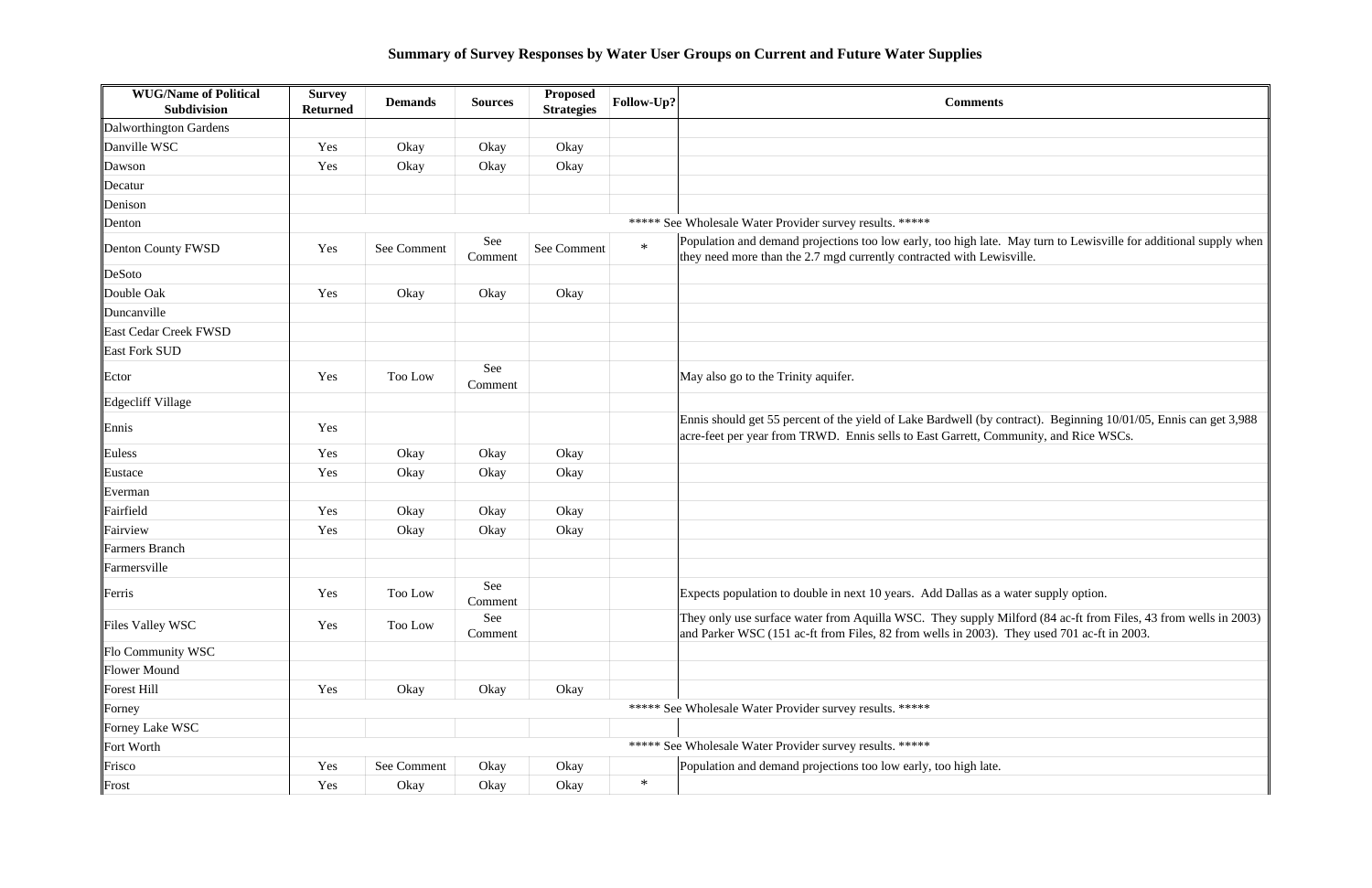| <b>WUG/Name of Political</b><br><b>Subdivision</b> | <b>Survey</b><br><b>Returned</b> | <b>Demands</b>           | <b>Sources</b> | <b>Proposed</b><br><b>Strategies</b> | Follow-Up? | <b>Comments</b>                                                                                                |
|----------------------------------------------------|----------------------------------|--------------------------|----------------|--------------------------------------|------------|----------------------------------------------------------------------------------------------------------------|
| Gainesville                                        | Yes                              | Okay                     | See<br>Comment | See Comment                          | $\ast$     | Survey says "Woodbine Aquifer?" Gainesville plans to develop surface wa<br>feet per year.                      |
| Garland                                            |                                  |                          |                |                                      |            | ***** See Wholesale Water Provider survey results. *****                                                       |
| Gastonia-Scurry WSC                                | Yes                              | Okay                     | Okay           | Okay                                 |            |                                                                                                                |
| Glenn Heights                                      |                                  |                          |                |                                      |            |                                                                                                                |
| Grand Prairie                                      | Yes                              | Too Low - See<br>Comment | Okay           | See Comment                          |            | Refers to Freese and Nichols Water System Master Plan currently underwa<br>wholesale purchase from Midlothian. |
| Grapevine                                          | Yes                              | Too High                 | Okay           | Okay                                 | $\ast$     |                                                                                                                |
| Gun Barrel City                                    | Yes                              |                          |                |                                      |            | Water/Sewer utilities are provided by East Cedar Creek Fresh Water                                             |
| Gunter                                             |                                  |                          |                |                                      |            |                                                                                                                |
| Gunter SUD                                         | Yes                              | Okay                     | Okay           | Okay                                 |            |                                                                                                                |
| Hackberry                                          |                                  |                          |                |                                      |            |                                                                                                                |
| <b>Haltom City</b>                                 | Yes                              | Okay                     | Okay           | Okay                                 |            |                                                                                                                |
| Haslet                                             | Yes                              | Okay                     | Okay           | Okay                                 |            |                                                                                                                |
| Heath                                              | Yes                              | Okay                     | Okay           |                                      |            | Plan to purchase directly from (rather than from Rockwall) NTMWD starting                                      |
| Hebron                                             |                                  |                          |                |                                      |            |                                                                                                                |
| <b>Hickory Creek</b>                               |                                  |                          |                |                                      |            |                                                                                                                |
| Hickory Creek SUD                                  | Yes                              | See Comment              | Okay           | Okay                                 |            | Demand is too high early, too high late.                                                                       |
| High Point WSC                                     |                                  |                          |                |                                      |            |                                                                                                                |
| Highland Park                                      | Yes                              | Okay                     | Okay           | See Comment                          | $\ast$     | Didn't see proposed water management strategies.                                                               |
| Highland Village                                   | Yes                              | Okay                     | Okay           | Okay                                 |            |                                                                                                                |
| Honey Grove                                        | Yes                              | Okay                     | See<br>Comment | See Comment                          |            | Supply should be 653 acre-feet per year.                                                                       |
| Howe                                               | Yes                              | See Comment              | Okay           | See Comment                          |            | Hard to tell, but growth seems to be higher than the projections. Part of wa<br>Anna, and Melissa.             |
| Hudson Oaks                                        |                                  |                          |                |                                      |            |                                                                                                                |
| Hurst                                              |                                  |                          |                |                                      |            |                                                                                                                |
| Hutchins                                           |                                  |                          |                |                                      |            |                                                                                                                |
| Irving                                             | Yes                              | Okay                     |                | See Comment                          | $\ast$     | Potential strategies include reuse and Ralph Hall.                                                             |
| Italy                                              | Yes                              | Okay                     | See<br>Comment | See Comment                          |            | More surface water supplies needed in southern Ellis County.                                                   |
| Jacksboro                                          |                                  |                          |                |                                      |            | Indicated that they have no comments.                                                                          |
| Johnson County Rural WSC                           |                                  |                          |                |                                      |            |                                                                                                                |
| Josephine                                          |                                  |                          |                |                                      |            |                                                                                                                |
| Justin                                             |                                  |                          |                |                                      |            |                                                                                                                |

o surface water from Moss Lake up to 8,060 acrerefers the University underway for projections. Considering Heath Year Okar Ting this year. Part of water supply coalition with Van Alstyne,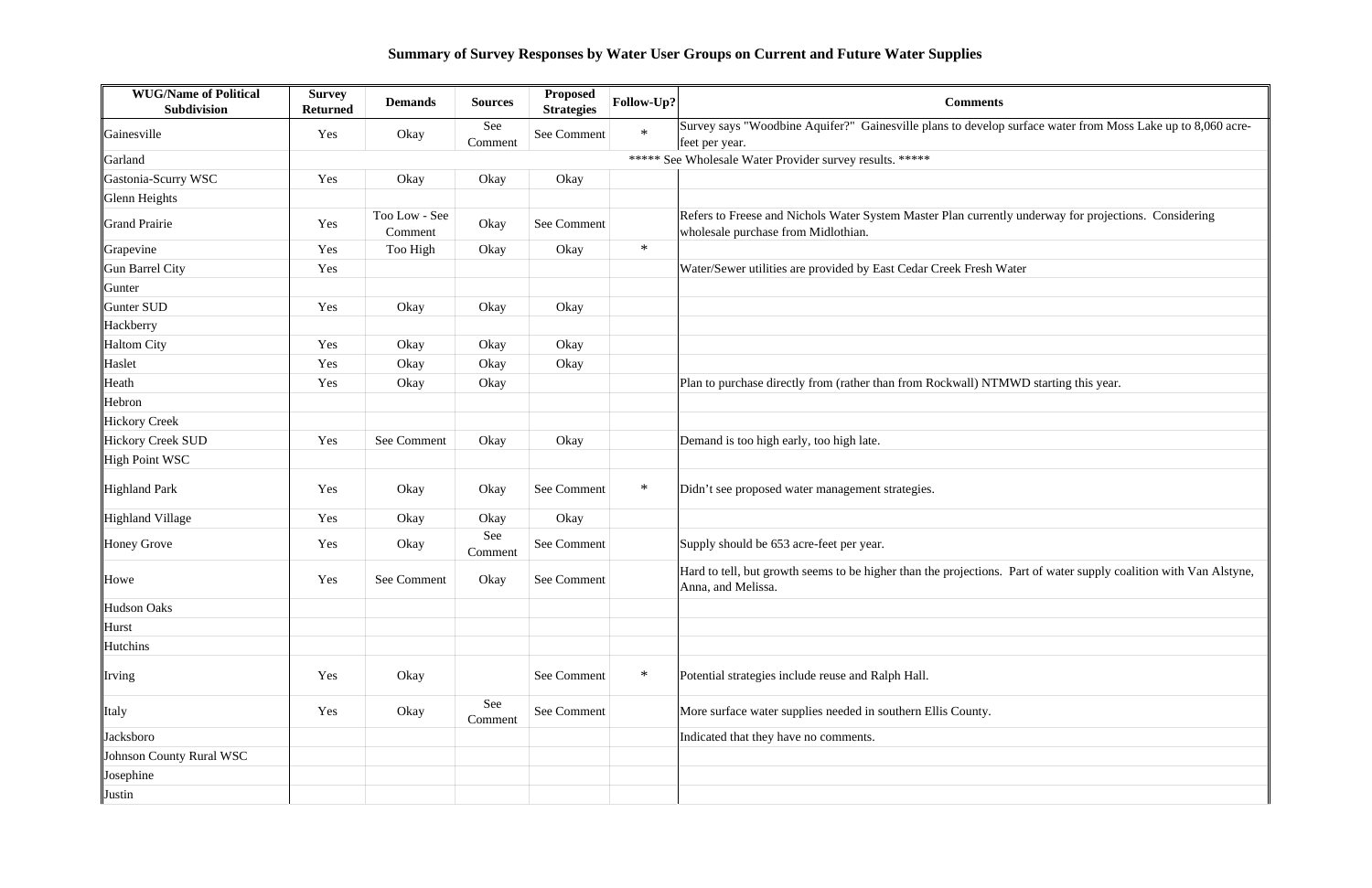| <b>WUG/Name of Political</b><br>Subdivision | <b>Survey</b><br><b>Returned</b> | <b>Demands</b> | <b>Sources</b> | Proposed<br><b>Strategies</b> | Follow-Up? | <b>Comments</b>                                                                                                                                            |
|---------------------------------------------|----------------------------------|----------------|----------------|-------------------------------|------------|------------------------------------------------------------------------------------------------------------------------------------------------------------|
| Kaufman                                     | Yes                              | Okay           | Okay           | Okay                          |            |                                                                                                                                                            |
| Keller                                      |                                  |                |                |                               |            |                                                                                                                                                            |
| Kemp                                        | Yes                              | Too Low        | See<br>Comment | See Comment                   | $\ast$     | Plan \$3.5 million in improvements improve to improve quality, provide additional supplies, and serve Becker-Jiba<br>WSC.                                  |
| Kennedale                                   |                                  |                |                |                               |            |                                                                                                                                                            |
| Kerens                                      | Yes                              | Okay           | Okay           | Okay                          |            |                                                                                                                                                            |
| Kiowa Homeowners WSC                        |                                  |                |                |                               |            |                                                                                                                                                            |
| Krugerville                                 |                                  |                |                |                               |            |                                                                                                                                                            |
| Krum                                        |                                  |                |                |                               |            |                                                                                                                                                            |
| Ladonia                                     | Yes                              |                | Okay           | See Comment                   |            | Supports proposed Ralph Hall Lake.                                                                                                                         |
| Lake Dallas                                 | Yes                              | See Comment    | See<br>Comment | See Comment                   |            | All water from Lake Cities MUD.                                                                                                                            |
| Lake Worth                                  | Yes                              | Okay           | See<br>Comment | See Comment                   | $\ast$     | Planned \$2.0 million project to remove wells and add ground storage.                                                                                      |
| Lakeside                                    |                                  |                |                |                               |            |                                                                                                                                                            |
| Lancaster                                   |                                  |                |                |                               |            |                                                                                                                                                            |
| Lavon WSC                                   | Yes                              | Too Low        | See<br>Comment |                               | $\ast$     | Questions the reduction in supply from NTMWD.                                                                                                              |
| Leonard                                     | Yes                              | Okay           | Okay           | Okay                          |            |                                                                                                                                                            |
| Lewisville                                  | Yes                              | Too High       | See<br>Comment | See Comment                   |            | Lewisville plans to get future supplies from Dallas, with UTRWD providing water around 2050 if needed.                                                     |
| Lincoln Park                                |                                  |                |                |                               |            |                                                                                                                                                            |
| Lindsay                                     | Yes                              | Too Low        | See<br>Comment |                               |            | Current supply (from Trinity Aquifer) is adequate for foreseeable future.                                                                                  |
| Little Elm                                  | Yes                              | Okay           | Okay           | Okay                          |            |                                                                                                                                                            |
| Log Cabin                                   |                                  |                |                |                               |            |                                                                                                                                                            |
| Lowry Crossing                              |                                  |                |                |                               |            |                                                                                                                                                            |
| Lucas                                       | Yes                              | Okay           | Okay           | Okay                          |            |                                                                                                                                                            |
| Luella WSC                                  | Yes                              | Okay           | Okay           | Okay                          |            |                                                                                                                                                            |
| MENWSC                                      |                                  |                |                |                               |            |                                                                                                                                                            |
| Mabank                                      | Yes                              | Okay           | Okay           | Okay                          |            |                                                                                                                                                            |
| Mac Bee WSC                                 |                                  |                |                |                               |            |                                                                                                                                                            |
| Malakoff                                    | Yes                              | Okay           | See<br>Comment | See Comment                   | $\ast$     | Not considering new wells. Will begin using Cedar Creek water in June 2004.                                                                                |
| Mansfield                                   | Yes                              | Too Low        | Okay           | See Comment                   | $\ast$     | Population projections are too low, and per capita use will also increase. Water Plant expansion underway, and<br>another one planned for 2010 time-frame. |

| Š                                                  |
|----------------------------------------------------|
|                                                    |
|                                                    |
| provide additional supplies, and serve Becker-Jiba |
|                                                    |
|                                                    |
|                                                    |
|                                                    |
|                                                    |
|                                                    |
|                                                    |
| orage.                                             |
|                                                    |
|                                                    |
|                                                    |
|                                                    |
| VD providing water around 2050 if needed.          |
|                                                    |
| le future.                                         |
|                                                    |
|                                                    |
|                                                    |
|                                                    |
|                                                    |
|                                                    |
|                                                    |
| er in June 2004.                                   |
| increase. Water Plant expansion underway, and      |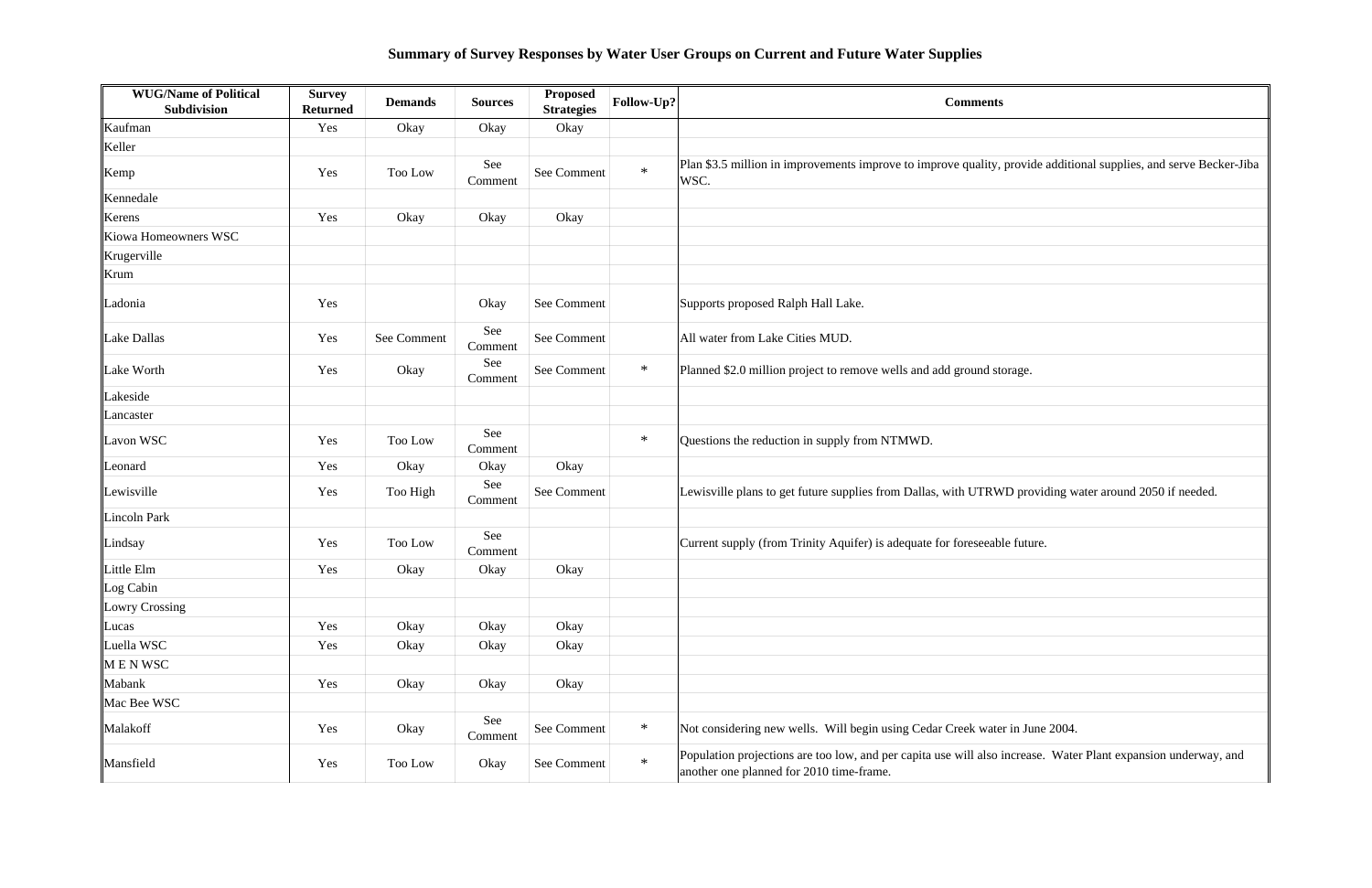| <b>WUG/Name of Political</b><br>Subdivision | <b>Survey</b><br><b>Returned</b> | <b>Demands</b> | <b>Sources</b> | <b>Proposed</b><br><b>Strategies</b> | Follow-Up? | <b>Comments</b>                                                                                                                                                                                   |
|---------------------------------------------|----------------------------------|----------------|----------------|--------------------------------------|------------|---------------------------------------------------------------------------------------------------------------------------------------------------------------------------------------------------|
| Maypearl                                    | Yes                              | Too Low        | See<br>Comment |                                      |            | Responded by telephone. Have Trinity and Woodbine wells. Population growth higher than projected.                                                                                                 |
| McKinney                                    | Yes                              | See Comment    | Okay           | Okay                                 |            | Too low early, too high late. Project extremely rapid population growth through 2030, with build-out lower than<br>2060 projection.                                                               |
| McLendon-Chisholm                           |                                  |                |                |                                      |            |                                                                                                                                                                                                   |
| Melissa                                     | Yes                              | Okay           | Okay           |                                      |            |                                                                                                                                                                                                   |
| Mesquite                                    | Yes                              | Okay           | Okay           | Okay                                 |            |                                                                                                                                                                                                   |
| Midlothian                                  |                                  |                |                |                                      |            | ***** See Wholesale Water Provider survey results. *****                                                                                                                                          |
| Milford                                     | Yes                              | Okay           | Okay           | Okay                                 |            |                                                                                                                                                                                                   |
| Milligan WSC                                | Yes                              | Too Low        | Okay           | Okay                                 |            |                                                                                                                                                                                                   |
| Mineral Wells                               | Yes                              | Okay           | Okay           | Okay                                 |            |                                                                                                                                                                                                   |
| Mountain Peak WSC                           |                                  |                |                |                                      |            |                                                                                                                                                                                                   |
| Mt Zion WSC                                 |                                  |                |                |                                      |            |                                                                                                                                                                                                   |
| Muenster                                    | Yes                              | Okay           | Okay           | Okay                                 |            |                                                                                                                                                                                                   |
| Murphy                                      |                                  |                |                |                                      |            |                                                                                                                                                                                                   |
| Mustang SUD                                 | Yes                              | Too Low        | Okay           | Okay                                 |            |                                                                                                                                                                                                   |
| Navarro Mills WSC                           | Yes                              | Okay           | Okay           | Okay                                 |            |                                                                                                                                                                                                   |
| Nevada                                      |                                  |                |                |                                      |            |                                                                                                                                                                                                   |
| New Fairview                                |                                  |                |                |                                      |            |                                                                                                                                                                                                   |
| New Hope                                    |                                  |                |                |                                      |            |                                                                                                                                                                                                   |
| Newark                                      |                                  |                |                |                                      |            |                                                                                                                                                                                                   |
| North Collin WSC                            | Yes                              | Okay           | Okay           | Okay                                 |            | Population may grow faster than projected.                                                                                                                                                        |
| North Hunt WSC                              | Yes                              | Okay           | See<br>Comment | See Comment                          |            | Currently have wells, purchase from Commerce (negotiating amount), purchase from Ladonia. Not considering<br>purchase from NTMWD. Considering drilling wells and regional system from Ralph Hall. |
| Northlake                                   | Yes                              | Too Low        | See<br>Comment | See Comment                          |            | All water is currently from Fort Worth. Not planning to purchase from UTRWD. Planning to meet growth from<br>Fort Worth.                                                                          |
| North Richland Hills                        |                                  |                |                |                                      |            | ***** See Wholesale Water Provider survey results. *****                                                                                                                                          |
| Oak Grove                                   |                                  |                |                |                                      |            |                                                                                                                                                                                                   |
| Oak Leaf                                    | Yes                              | Too Low        | See<br>Comment |                                      |            | Currently get water from Glenn Heights, Rockett SUD, and Sardis-Lone Elm WSC.                                                                                                                     |
| Oak Point                                   |                                  |                |                |                                      |            |                                                                                                                                                                                                   |
| Ovilla                                      | Yes                              |                | See<br>Comment | See Comment                          | $\ast$     | Responded by telephone. Ovilla buys water from Dallas and lets Dallas plan for the supply.                                                                                                        |
| Palmer                                      |                                  |                |                |                                      |            |                                                                                                                                                                                                   |
| Pantego                                     | Yes                              | Okay           | Okay           | Okay                                 |            | Responded by telephone.                                                                                                                                                                           |
| Parker                                      |                                  |                |                |                                      |            |                                                                                                                                                                                                   |
| Payne Springs                               |                                  |                |                |                                      |            |                                                                                                                                                                                                   |

| pulation growth higher than projected.                                     |  |  |  |  |  |
|----------------------------------------------------------------------------|--|--|--|--|--|
| growth through 2030, with build-out lower than                             |  |  |  |  |  |
|                                                                            |  |  |  |  |  |
|                                                                            |  |  |  |  |  |
|                                                                            |  |  |  |  |  |
|                                                                            |  |  |  |  |  |
|                                                                            |  |  |  |  |  |
|                                                                            |  |  |  |  |  |
|                                                                            |  |  |  |  |  |
|                                                                            |  |  |  |  |  |
|                                                                            |  |  |  |  |  |
|                                                                            |  |  |  |  |  |
|                                                                            |  |  |  |  |  |
|                                                                            |  |  |  |  |  |
|                                                                            |  |  |  |  |  |
|                                                                            |  |  |  |  |  |
|                                                                            |  |  |  |  |  |
| ount), purchase from Ladonia. Not considering<br>I system from Ralph Hall. |  |  |  |  |  |
| e from UTRWD. Planning to meet growth from                                 |  |  |  |  |  |
|                                                                            |  |  |  |  |  |
|                                                                            |  |  |  |  |  |
| is-Lone Elm WSC.                                                           |  |  |  |  |  |
|                                                                            |  |  |  |  |  |
| Dallas plan for the supply.                                                |  |  |  |  |  |
|                                                                            |  |  |  |  |  |
|                                                                            |  |  |  |  |  |
|                                                                            |  |  |  |  |  |
|                                                                            |  |  |  |  |  |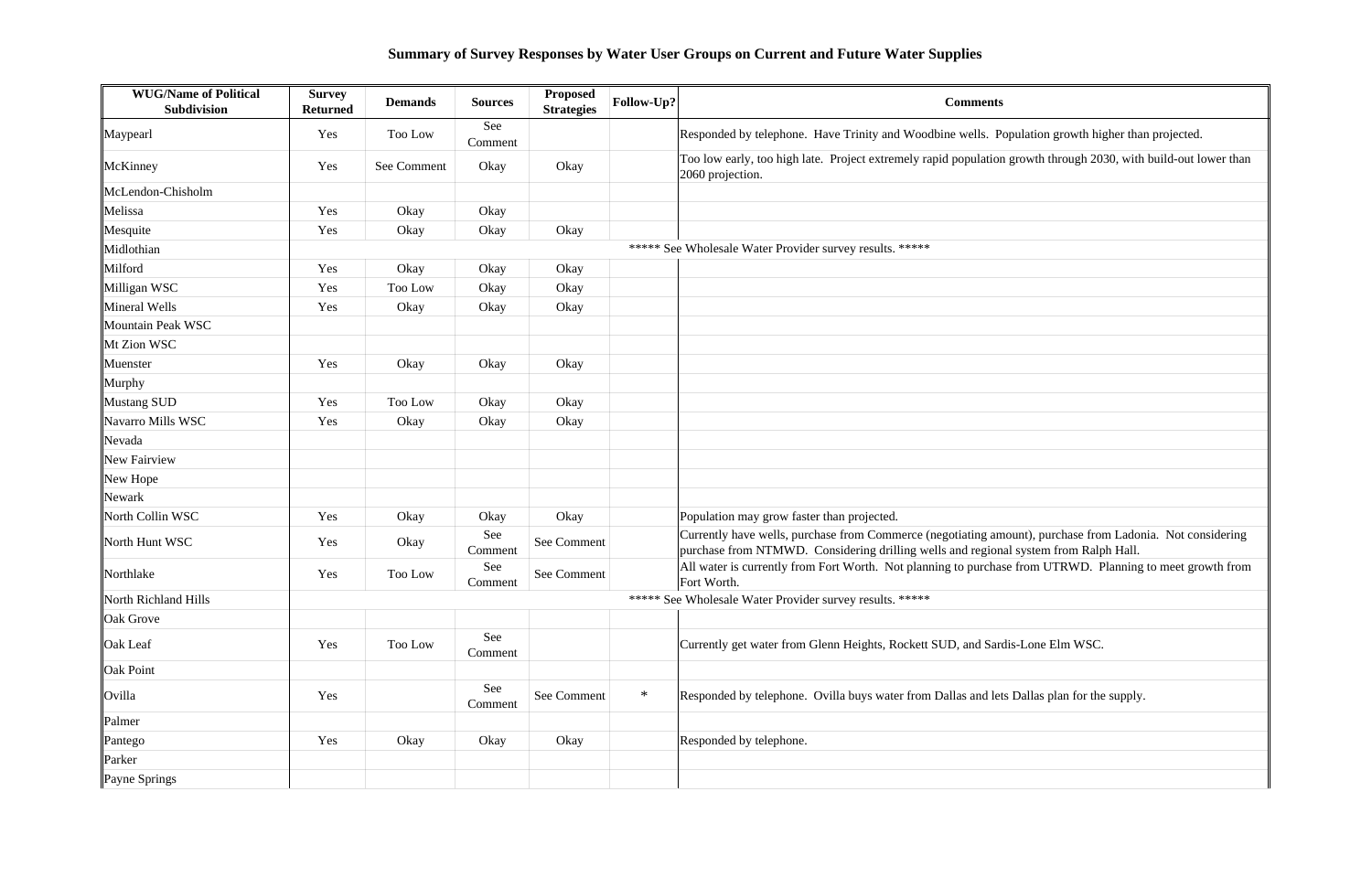| <b>WUG/Name of Political</b><br><b>Subdivision</b> | <b>Survey</b><br><b>Returned</b> | <b>Demands</b> | <b>Sources</b> | <b>Proposed</b><br><b>Strategies</b> | Follow-Up? | <b>Comments</b>                                                            |  |
|----------------------------------------------------|----------------------------------|----------------|----------------|--------------------------------------|------------|----------------------------------------------------------------------------|--|
| Pecan Hill                                         | Yes                              |                |                |                                      |            | Indicated that town is served by Rockett SUD and deferred to Rockett SU    |  |
| Pelican Bay                                        | Yes                              | Okay           | Okay           | See Comment                          |            | Currently constructing 75 gpm well and 150,000 gallon ground storage ta    |  |
| Pilot Point                                        | Yes                              | Okay           | Okay           |                                      |            |                                                                            |  |
| Plano                                              | Yes                              | Too High       | Okay           | Okay                                 | $\ast$     | Population projections are too high.                                       |  |
| Ponder                                             | Yes                              | Okay           | Okay           | Okay                                 |            | Would like too use wells as long as possible and possibly even drill more. |  |
| Pottsboro                                          | Yes                              | Okay           | Okay           | Okay                                 |            |                                                                            |  |
| Princeton                                          | Yes                              | Okay           | Okay           | Okay                                 |            |                                                                            |  |
| Prosper                                            | Yes                              | Okay           | Okay           | Okay                                 |            |                                                                            |  |
| $\ R \cap H$ WSC                                   | Yes                              | Okay           | See<br>Comment | Okay                                 |            | RCH gets water from City of Rockwall, not from Mount Zion WSC.             |  |
| <b>Red Oak</b>                                     |                                  |                |                |                                      |            |                                                                            |  |
| Reno                                               |                                  |                |                |                                      |            |                                                                            |  |
| Rhome                                              | Yes                              | Okay           | Okay           | Okay                                 |            |                                                                            |  |
| Rice                                               |                                  |                |                |                                      |            |                                                                            |  |
| <b>Rice WSC</b>                                    |                                  |                |                |                                      |            |                                                                            |  |
| Richardson                                         | Yes                              | See Comment    |                |                                      |            | Commented on population, but their numbers almost exactly match Regio      |  |
| <b>Richland Hills</b>                              | Yes                              | Okay           | See<br>Comment | Okay                                 |            | Commented that they get water from the Paluxy as well as the Trinity. G    |  |
| <b>River Oaks</b>                                  | Yes                              | Okay           | Okay           | Okay                                 |            |                                                                            |  |
| Roanoke                                            |                                  |                |                |                                      |            |                                                                            |  |
| <b>Rockett SUD</b>                                 |                                  |                |                |                                      |            |                                                                            |  |
| Rockwall                                           |                                  |                |                |                                      |            | ***** See Wholesale Water Provider survey results. *****                   |  |
| Rowlett                                            | Yes                              | Okay           | Okay           | Okay                                 |            | Said demands are okay but included population projections with build out   |  |
| Royse City                                         | Yes                              | Too Low        | Okay           | Okay                                 |            |                                                                            |  |
| Runaway Bay                                        | Yes                              | Okay           | Okay           | Okay                                 |            |                                                                            |  |
| Sachse                                             |                                  |                |                |                                      |            |                                                                            |  |
| Saginaw                                            |                                  |                |                |                                      |            |                                                                            |  |
| Saint Paul                                         | Yes                              | Okay           | Okay           |                                      |            |                                                                            |  |
| Sanger                                             |                                  |                |                |                                      |            |                                                                            |  |
| Sansom Park                                        |                                  |                |                |                                      |            |                                                                            |  |
| Sardis-Lone Elm WSC                                | Yes                              | Too Low        | Okay           | Okay                                 |            | Surface water needed ultimately.                                           |  |
| Savoy                                              | Yes                              | Okay           | Okay           | Okay                                 |            |                                                                            |  |
| Seagoville                                         |                                  |                |                |                                      |            |                                                                            |  |
| <b>Seven Points</b>                                |                                  |                |                |                                      |            |                                                                            |  |
| <b>Shady Shores</b>                                |                                  |                |                |                                      |            |                                                                            |  |

Pecal SUD for responses. storage tank. Have plans for six more. atch Region C numbers. Trinity. Groundwater is 30-40% of demand. It build out lower than projections.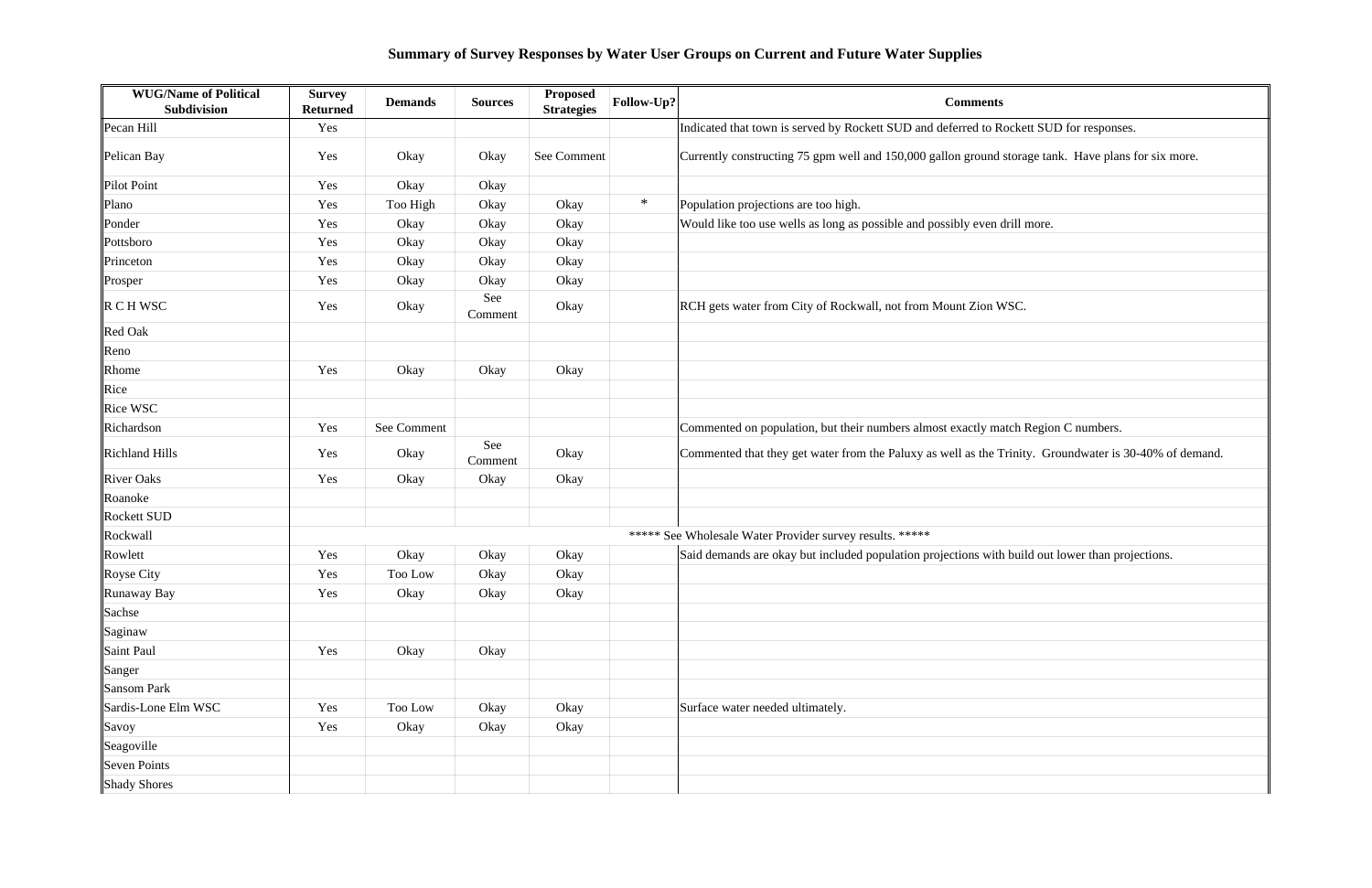| <b>WUG/Name of Political</b><br>Subdivision | <b>Survey</b><br><b>Returned</b> | <b>Demands</b> | <b>Sources</b> | <b>Proposed</b><br><b>Strategies</b> | Follow-Up? | <b>Comments</b>                                                                                                                                                                                                                                                    |
|---------------------------------------------|----------------------------------|----------------|----------------|--------------------------------------|------------|--------------------------------------------------------------------------------------------------------------------------------------------------------------------------------------------------------------------------------------------------------------------|
| Sherman                                     | Yes                              | Too Low        | See<br>Comment | See Comment                          | $\ast$     | Sherman provided considerable information. They want to pursue water from Lower Bois d'Arc Creek Lake or<br>other affordable supplies. They show a higher total supply from current sources than we do. They say that they are<br>not currently purchasing water f |
| South Grayson WSC                           |                                  |                |                |                                      |            |                                                                                                                                                                                                                                                                    |
| Southlake                                   |                                  |                |                |                                      |            |                                                                                                                                                                                                                                                                    |
| Southmayd                                   |                                  |                |                |                                      |            |                                                                                                                                                                                                                                                                    |
| Southwest Fannin County SUD                 |                                  |                |                |                                      |            |                                                                                                                                                                                                                                                                    |
| Springtown                                  |                                  |                |                |                                      |            |                                                                                                                                                                                                                                                                    |
| Sunnyvale                                   |                                  |                |                |                                      |            |                                                                                                                                                                                                                                                                    |
| Talty                                       | Yes                              | See Comment    | See<br>Comment | See Comment                          |            | Service Is provided by Talty WSC and Gastonia-Scurry WSC.                                                                                                                                                                                                          |
| Teague                                      |                                  |                |                |                                      |            |                                                                                                                                                                                                                                                                    |
| Terrell                                     |                                  |                |                |                                      |            | ***** See Wholesale Water Provider survey results. *****                                                                                                                                                                                                           |
| The Colony                                  | Yes                              | Okay           | Okay           | Okay                                 |            |                                                                                                                                                                                                                                                                    |
| Tioga                                       | Yes                              | Okay           | Okay           | Okay                                 |            |                                                                                                                                                                                                                                                                    |
| Tom Bean                                    | Yes                              | Maybe Too Low  | Okay           | New Well<br>within 2 years           |            | New well will be in the Trinity Aquifer.                                                                                                                                                                                                                           |
| Tool                                        |                                  |                |                |                                      |            |                                                                                                                                                                                                                                                                    |
| Trenton                                     |                                  |                |                |                                      |            |                                                                                                                                                                                                                                                                    |
| Trinidad                                    |                                  |                |                |                                      |            |                                                                                                                                                                                                                                                                    |
| Trophy Club                                 |                                  |                |                |                                      |            |                                                                                                                                                                                                                                                                    |
| Turlington WSC                              | Yes                              | Okay           | Okay           | Okay                                 |            |                                                                                                                                                                                                                                                                    |
| Two Way WSC                                 | Yes                              | Okay           | See<br>Comment | Okay                                 |            | Currently drilling another well in the Trinity Aquifer.                                                                                                                                                                                                            |
| University Park                             |                                  |                |                |                                      |            |                                                                                                                                                                                                                                                                    |
| Valley View                                 | Yes                              |                |                |                                      |            | Supplied by Bolivar WSC.                                                                                                                                                                                                                                           |
| Van Alstyne                                 |                                  |                |                |                                      |            |                                                                                                                                                                                                                                                                    |
| Virginia Hill WSC                           | Yes                              | Okay           | Okay           | Okay                                 |            |                                                                                                                                                                                                                                                                    |
| <b>Walnut Creek SUD</b>                     | Yes                              | Okay           | Okay           | Okay                                 |            |                                                                                                                                                                                                                                                                    |
| Watauga                                     | Yes                              | Okay           | Okay           | Okay                                 |            |                                                                                                                                                                                                                                                                    |
| Waxahachie                                  |                                  |                |                |                                      |            | ***** See Wholesale Water Provider survey results. *****                                                                                                                                                                                                           |
| Weatherford                                 |                                  |                |                |                                      |            | ***** See Wholesale Water Provider survey results. *****                                                                                                                                                                                                           |
| <b>West Cedar Creek MUD</b>                 | Yes                              | Okay           | Okay           | Okay                                 |            |                                                                                                                                                                                                                                                                    |
| <b>West Wise Rural WSC</b>                  | Yes                              | Too Low        | See<br>Comment | See Comment                          |            | They have been growing 3.8% per year in recent years. West Wise Rural WSC has a contract with TRWD for<br>1,120 acre-feet per year. They buy 28 acre-feet per year from Walnut Creek SUD. They sell only 11 acre-feet per<br>year to Chico. Between 2020 and 203   |
| Weston                                      | Yes                              | Too Low        | Okay           | See Comment                          |            | Weston is a participant in the GTUA/NTMWD pipeline project with Anna, Melissa, Howe, and Van Alstyne.                                                                                                                                                              |

| ue water from Lower Bois d'Arc Creek Lake or<br>current sources than we do. They say that they are |
|----------------------------------------------------------------------------------------------------|
|                                                                                                    |
|                                                                                                    |
|                                                                                                    |
|                                                                                                    |
|                                                                                                    |
|                                                                                                    |
|                                                                                                    |
|                                                                                                    |
|                                                                                                    |
|                                                                                                    |
|                                                                                                    |
|                                                                                                    |
|                                                                                                    |
|                                                                                                    |
|                                                                                                    |
|                                                                                                    |
|                                                                                                    |
|                                                                                                    |
|                                                                                                    |
|                                                                                                    |
|                                                                                                    |
|                                                                                                    |
|                                                                                                    |
|                                                                                                    |
|                                                                                                    |
|                                                                                                    |
| ise Rural WSC has a contract with TRWD for<br>alnut Creek SUD. They sell only 11 acre-feet per     |
|                                                                                                    |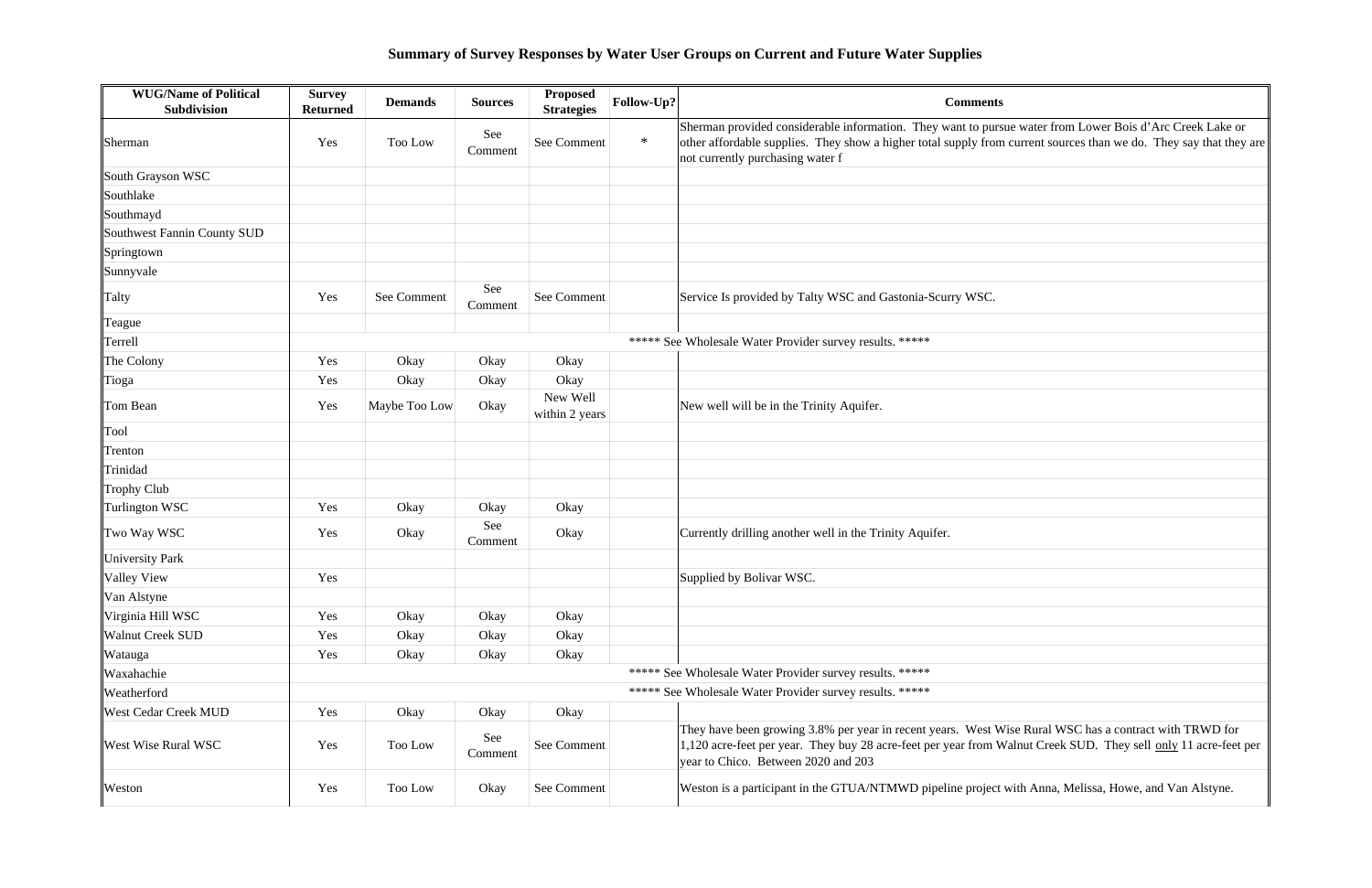| <b>WUG/Name of Political</b><br><b>Subdivision</b> | <b>Survey</b><br><b>Returned</b> | <b>Demands</b> | <b>Sources</b> | <b>Proposed</b><br><b>Strategies</b> | $ $ Follow-Up? $ $ | <b>Comments</b>                                               |  |
|----------------------------------------------------|----------------------------------|----------------|----------------|--------------------------------------|--------------------|---------------------------------------------------------------|--|
| <b>Westover Hills</b>                              |                                  |                |                |                                      |                    |                                                               |  |
| <b>Westworth Village</b>                           |                                  |                |                |                                      |                    |                                                               |  |
| <b>White Settlement</b>                            | Yes                              | Okay           | See<br>Comment | Okay                                 |                    | Groundwater quantity is too low - the city produces 1.08 mgd. |  |
| Whitesboro                                         | Yes                              | Okay           | Okay           | Okay                                 |                    | Response by telephone.                                        |  |
| Whitewright                                        |                                  |                |                |                                      |                    |                                                               |  |
| <b>Willow Park</b>                                 |                                  |                |                |                                      |                    | Not planning to respond at this time.                         |  |
| Wilmer                                             | Yes                              | Okay           | Okay           | Okay                                 |                    |                                                               |  |
| Woodbine WSC                                       |                                  |                |                |                                      |                    |                                                               |  |
| Wortham                                            |                                  |                |                |                                      |                    |                                                               |  |
| Wylie                                              |                                  |                |                |                                      |                    |                                                               |  |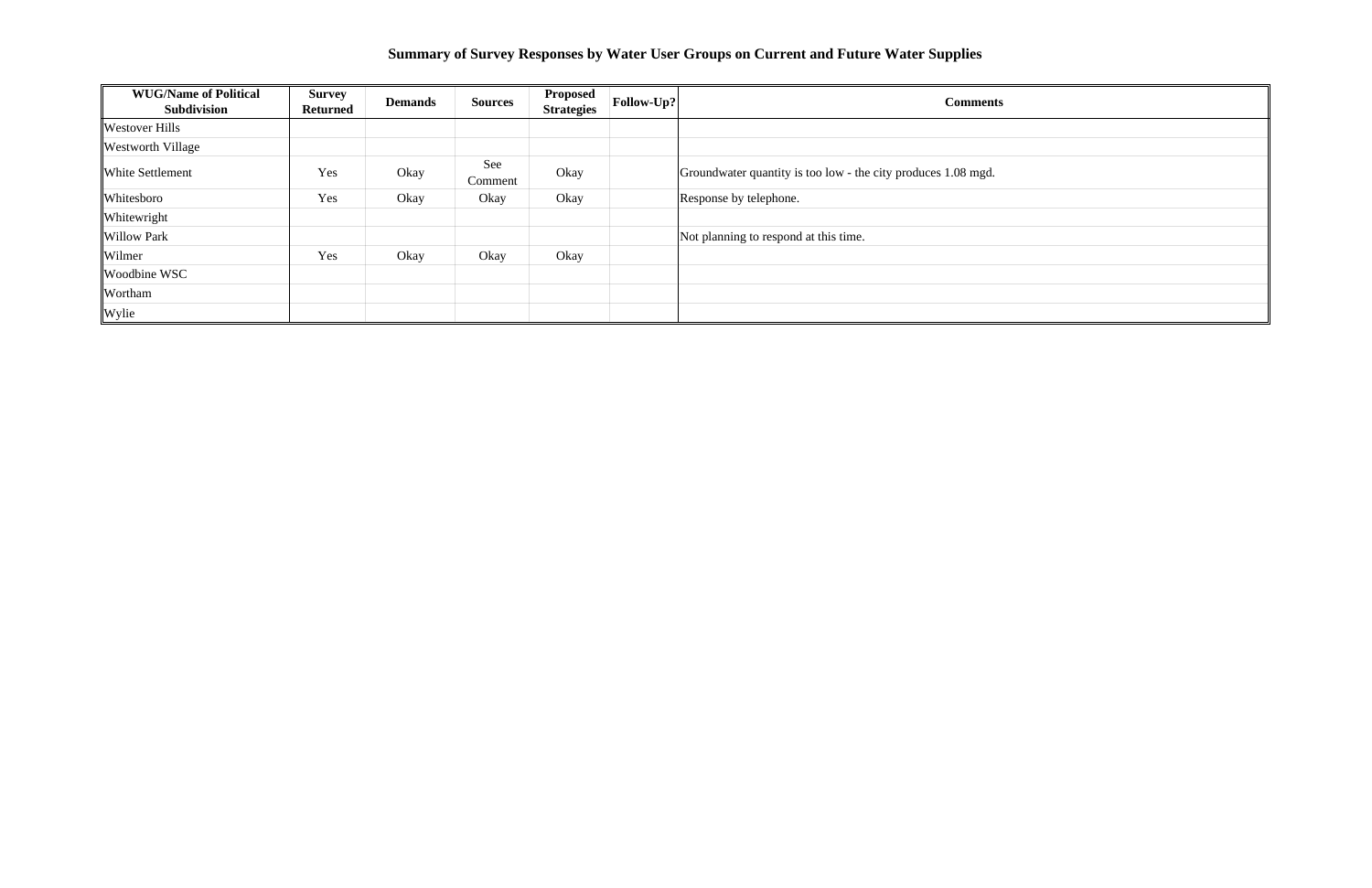### **Summary of Survey Responses by Wholesale Water Providers on Current and Future Water Supplies**

| <b>Name of Wholesale Water Provider</b> | <b>Survey</b><br><b>Returned/Met</b> | <b>Demands</b> | <b>Sources</b> | <b>Proposed</b><br><b>Strategies</b> | Follow-<br>Up? | <b>Comments</b>                                                                                                                                                                                                                                                                                                                                                                                                                                                                                                                                                                                                                                                                                                                                                                                                                                                                                                                                                                             |
|-----------------------------------------|--------------------------------------|----------------|----------------|--------------------------------------|----------------|---------------------------------------------------------------------------------------------------------------------------------------------------------------------------------------------------------------------------------------------------------------------------------------------------------------------------------------------------------------------------------------------------------------------------------------------------------------------------------------------------------------------------------------------------------------------------------------------------------------------------------------------------------------------------------------------------------------------------------------------------------------------------------------------------------------------------------------------------------------------------------------------------------------------------------------------------------------------------------------------|
| Athens MWA                              | Yes                                  | Okay           | Okay           | Okay                                 |                | Based on Communication from City of Athens. Added local irrigation demands at Lake Athens.                                                                                                                                                                                                                                                                                                                                                                                                                                                                                                                                                                                                                                                                                                                                                                                                                                                                                                  |
| Cedar Hill                              |                                      |                |                |                                      |                | WWP does not have time to return completed survey to us.                                                                                                                                                                                                                                                                                                                                                                                                                                                                                                                                                                                                                                                                                                                                                                                                                                                                                                                                    |
| Corsicana                               | Yes                                  | Okay           | Okay           | See Comments                         |                | Corsicana plans to develop supplies from Richland-Chambers Lake and to expand the Lake Halbert<br>supply in conjunction with that.                                                                                                                                                                                                                                                                                                                                                                                                                                                                                                                                                                                                                                                                                                                                                                                                                                                          |
| Dallas                                  | Yes                                  | Okay           | See Comments   | See Comments                         |                | Currently plant capacities are Elm Fork - 310 mgd, Bachman - 120 mgd, and Eastside 440 mgd. Bacl<br>will be increased to 150 mgd by 2006, Eastside to 540 mgd by 2009 and 700 mgd ultimately. New<br>southeast plant at 100 mgd by 2015, up to 200 mgd ultimately. Sources of supply to consider include<br>return flows above the lakes, Lake Fork connection, Lake Palestine connection, Marvin Nichols 1, ret<br>treatment plant expansions, Toledo Bend, Lake Texoma, Cypress basin, Oklahoma, Wright Patman<br>reallocation, Carrizo-Wilcox water, Lake Columbia, additional Lake Palestine, and Sam Rayburn.<br>Contract with Rockett SUD, Red Oak, and Waxahachie has been approved. Ovilla and Combine (nov<br>indirect customers) may become direct customers. Other potential customers include Ennis, Ferris, N<br>Texas MWD, Palmer, customers of Rockett SUD, Wilmer, Celina (through UTRWD), Bolivar WSC<br>(through UTRWD), and Valley View (through UTRWD and Bolivar WSC). |
| Dallas County Park Cities MUD           | Yes                                  | Okay           | Okay           | No comment                           |                |                                                                                                                                                                                                                                                                                                                                                                                                                                                                                                                                                                                                                                                                                                                                                                                                                                                                                                                                                                                             |
| Denton                                  |                                      |                |                |                                      |                |                                                                                                                                                                                                                                                                                                                                                                                                                                                                                                                                                                                                                                                                                                                                                                                                                                                                                                                                                                                             |
| Forney                                  | Yes                                  | Too Low        | Okay           | Okay                                 |                | Forney sees more rapid growth than projected. Forney has been approached by High Point, Talty WS<br>and Markout WSC for the purchase of water. However, they may buy directly from NTMWD. There<br>many MUDs and FWSDs forming in Kaufman County, and they may drive much more rapid growth<br>projected. (See meeting notes.)                                                                                                                                                                                                                                                                                                                                                                                                                                                                                                                                                                                                                                                              |
| Fort Worth                              | Yes                                  | Too Low        | Okay           | See Comments                         |                | Fort Worth sees more rapid growth than projected. Aledo and Aquasource in southwest Denton Cour<br>are possible future customers. Plans to expand treatment capacity from 370 mgd to 755 mgd by 2023<br>Would like to consider using BRA water.                                                                                                                                                                                                                                                                                                                                                                                                                                                                                                                                                                                                                                                                                                                                             |
| Garland                                 | Yes                                  |                | Okay           | Okay                                 |                | Will sell additional reuse water if they find customers.                                                                                                                                                                                                                                                                                                                                                                                                                                                                                                                                                                                                                                                                                                                                                                                                                                                                                                                                    |
| <b>Greater Texoma Utility Authority</b> | Yes                                  | Okay           | Okay           | See Comments                         |                | Reviewed potential water supply strategies in detail. Plan to pursue water from Lake Texoma.                                                                                                                                                                                                                                                                                                                                                                                                                                                                                                                                                                                                                                                                                                                                                                                                                                                                                                |
| Lake Cities MUA                         | Yes                                  | See Comments   | See Comments   | No comment                           |                | Expects demands to peak at 2,000 af/y in 2020 when customer cities reach buildout. Groundwater is<br>for peak needs and capacity is 500 gpm due to pump station limitations. Contract with UTRWD is 3.<br>MGD. Lake Cities does not plan to drill new wells.                                                                                                                                                                                                                                                                                                                                                                                                                                                                                                                                                                                                                                                                                                                                |
| Midlothian                              | Yes                                  | No comment     | See Comments   | No comment                           |                | City has secured a long term contract for additional water from TRWD (6.0 MGD). Minimum take o<br>of 1.5 MGD beginning 9/2012. Minimum take or pay of 3.0 MGD beginning 9/2022.                                                                                                                                                                                                                                                                                                                                                                                                                                                                                                                                                                                                                                                                                                                                                                                                             |
| Midlothian Water District               |                                      |                |                |                                      |                |                                                                                                                                                                                                                                                                                                                                                                                                                                                                                                                                                                                                                                                                                                                                                                                                                                                                                                                                                                                             |
| North Richland Hills                    | Yes                                  | See Comments   | Okay           | Okay                                 |                | Projections appear accurate to 2020. However projected buildout is in that same time frame based on<br>current data. Demand should level-off to an extent, with only slight increases beyond that.                                                                                                                                                                                                                                                                                                                                                                                                                                                                                                                                                                                                                                                                                                                                                                                          |
| North Texas MWD                         | Yes                                  | Okay           | Okay           | See Comments                         |                | Current water treatment plant capacity is 630 mgd, with plans for 140 mgd more by 2007 and another<br>mgd by 2012. Currently planned sources include conservation, additional Wilson Creek reuse, additi<br>Texoma water, Oklahoma water, Lower Bois d'Arc Creek lake, Marvin Nichols I, Toledo Bend/Lake<br>water, and East Fork reuse. Other options to investigate include more Texoma water, Mesa groundwa<br>treated water from Dallas, and others.                                                                                                                                                                                                                                                                                                                                                                                                                                                                                                                                    |
| Parker County UD #1                     | Yes                                  | Okay           | Okay           | Okay                                 |                | None                                                                                                                                                                                                                                                                                                                                                                                                                                                                                                                                                                                                                                                                                                                                                                                                                                                                                                                                                                                        |

L, Bachman - 120 mgd, and Eastside 440 mgd. Bachman 540 mgd by 2009 and 700 mgd ultimately. New d ultimately. Sources of supply to consider include n, Lake Palestine connection, Marvin Nichols 1, reuse, exoma, Cypress basin, Oklahoma, Wright Patman ia, additional Lake Palestine, and Sam Rayburn. achie has been approved. Ovilla and Combine (now Other potential customers include Ennis, Ferris, North Wilmer, Celina (through UTRWD), Bolivar WSC (TRWD and Bolivar WSC).

prney has been approached by High Point, Talty WSC, wever, they may buy directly from NTMWD. There are bunty, and they may drive much more rapid growth than

Aledo and Aquasource in southwest Denton County atment capacity from 370 mgd to 755 mgd by 2023.

en customer cities reach buildout. Groundwater is used mp station limitations. Contract with UTRWD is 3.8

al water from TRWD ( 6.0 MGD). Minimum take or pay pay of 3.0 MGD beginning 9/2022.

with plans for 140 mgd more by 2007 and another 140 conservation, additional Wilson Creek reuse, additional rc Creek lake, Marvin Nichols I, Toledo Bend/Lake For stigate include more Texoma water, Mesa groundwater,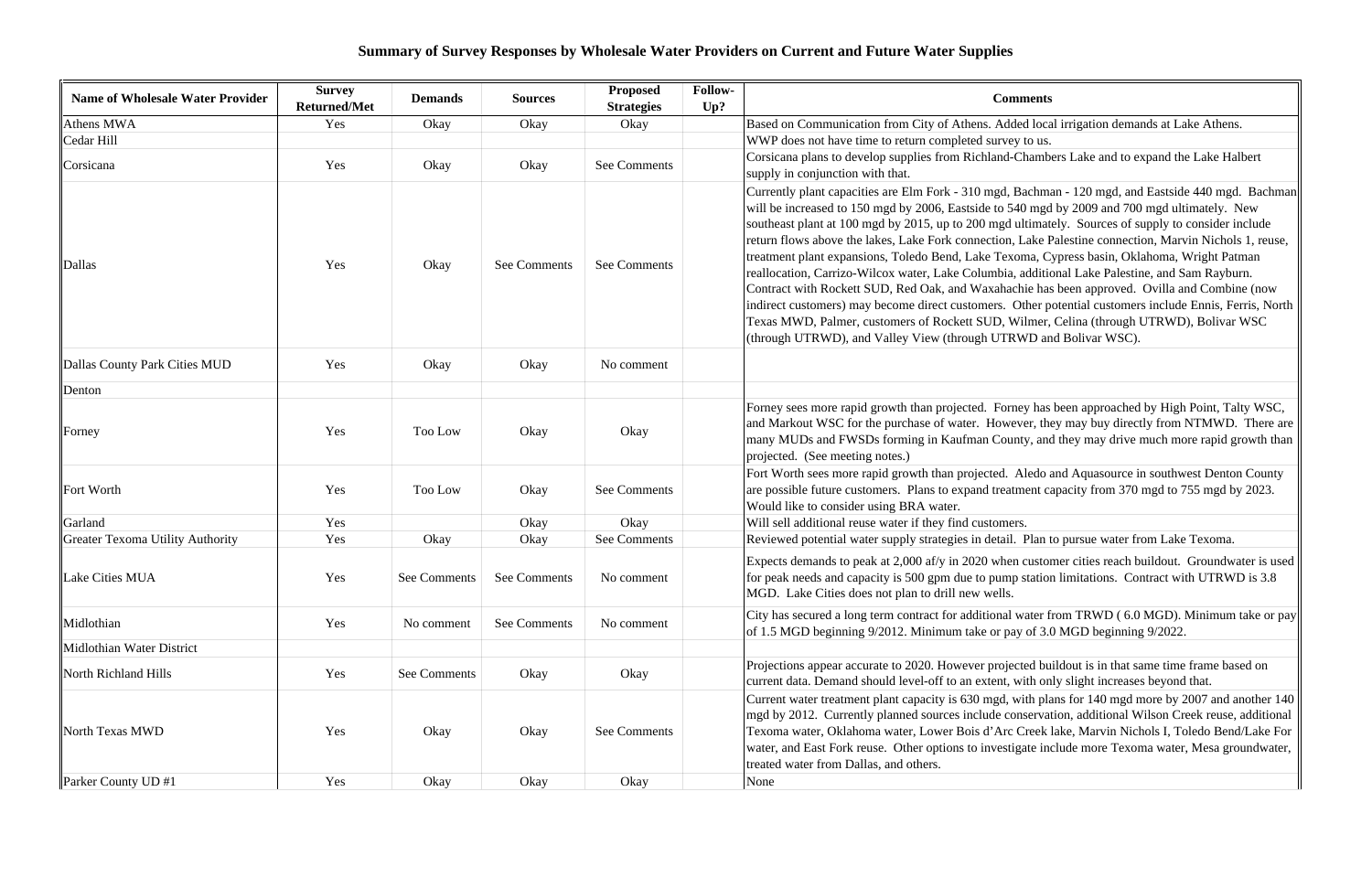### **Summary of Survey Responses by Wholesale Water Providers on Current and Future Water Supplies**

| <b>Name of Wholesale Water Provider</b>   | <b>Survey</b><br><b>Returned/Met</b> | <b>Demands</b>           | <b>Sources</b>      | <b>Proposed</b><br><b>Strategies</b> | Follow-<br>Up? | <b>Comments</b>                                                                                                                                                                                                                                                                                                                                                                                                                                                                                                                                                                                                                                                |
|-------------------------------------------|--------------------------------------|--------------------------|---------------------|--------------------------------------|----------------|----------------------------------------------------------------------------------------------------------------------------------------------------------------------------------------------------------------------------------------------------------------------------------------------------------------------------------------------------------------------------------------------------------------------------------------------------------------------------------------------------------------------------------------------------------------------------------------------------------------------------------------------------------------|
| Rockwall                                  | Yes                                  | Okay                     | Okay                | Okay                                 |                | Chuck Todd, City Engineer for the City of Rockwall, via phone call agrees with projections; agrees w<br>current supplies; agrees with suggested future supplies; and has no comments on the regional water<br>planning process.                                                                                                                                                                                                                                                                                                                                                                                                                                |
| Sabine River Authority                    | Yes                                  | See Comments             | Okay                | See Comments                         |                | Region C is working with the SRA to determine demands for upper basin customers on SRA sources.<br>Add strategy of moving water from Toledo Bend to supply upper basin customers.                                                                                                                                                                                                                                                                                                                                                                                                                                                                              |
| Sulphur River Water District              | Yes                                  | Okay                     | Okay                | Okay                                 |                | None                                                                                                                                                                                                                                                                                                                                                                                                                                                                                                                                                                                                                                                           |
| Tarrant Regional Water District           | Yes                                  | Okay                     |                     |                                      |                | Potential customers include Johnson and Ellis Counties Other, Buena Vista-Bethel SUD, Italy, Maype<br>Annetta (through Weatherford), Hudson Oaks (Weatherford), Willow Park (Weatherford), Parker Cou<br>Other (Weatherford), Kennedale (Fort Worth or Arlington), and Pantego (Fort Worth or Arlington).<br>Potential sources of additional supply include Richland-Chambers high service (2005), West Fork<br>connection (2008), Richland-Chambers reuse (by 2010), Cedar Creek reuse (by 2020), third east Texa<br>pipeline (around 2018), Toledo Bend, Oklahoma water, Marvin Nichols. Other options include Lake<br>Texoma and developing Lake Tehuacana. |
| Terrell                                   | Yes                                  | Okay                     | Okay                | Okay                                 |                |                                                                                                                                                                                                                                                                                                                                                                                                                                                                                                                                                                                                                                                                |
| <b>Trinity River Authority</b>            | Yes                                  | Okay                     | <b>See Comments</b> | See Comments                         |                | TRA is concerned with the way that existing TRWD supplies are divided.                                                                                                                                                                                                                                                                                                                                                                                                                                                                                                                                                                                         |
| Upper Neches Municipal Water<br>Authority | Yes                                  | Too Low - See<br>Comment |                     |                                      |                | Region I demands around Tyler are too low. UNRMWA has about 20,000 acre-feet per year of<br>uncommitted supply, but they are not interested in selling the water at this time. Tyler has completed<br>facilities to use Lake Palestine water. UNRMWA has a very good relationship with Dallas. Maintain<br>that good relationship is a priority.                                                                                                                                                                                                                                                                                                               |
| <b>Upper Trinity RWD</b>                  | Yes                                  | Too Low. See<br>Comment  | Okay                | See Comments                         |                | Population and demands for Celina are too low, while they are too high for Lewisville and Flower Mo<br>Extensive comments on future supplies. (See meeting notes.)                                                                                                                                                                                                                                                                                                                                                                                                                                                                                             |
| Waxahachie                                | Yes                                  | See Comments             | <b>See Comments</b> | Okay                                 | $\ast$         | Waxahachie has a contract for 1.5 mgd sales to Rockett SUD, part of which passes through to Ferris,<br>Pecan Hill and Red Oak. The three cities are not customers of Waxahachie. Waxahachie has a contra<br>for 5,213 acre-feet per year with TRWD and will also take 1,772 acre-feet per year from TRWD to pa<br>through for Rockett SUD. These should be counted as current supplies.                                                                                                                                                                                                                                                                        |
| Weatherford                               | Yes                                  | Okay                     | See Comments        | See Comments                         |                | The recently-completed pipeline from Lake Benbrook will deliver 16 mgd with the current 4 pumps an<br>up to 21 mgd with 5 pumps installed. Hudson Oaks currently has a contract for 90,909 acre-feet per d<br>from Weatherford. An expansion of the water treatment plant is currently under design.                                                                                                                                                                                                                                                                                                                                                           |
| <b>Wise County WSD</b>                    |                                      |                          |                     |                                      |                |                                                                                                                                                                                                                                                                                                                                                                                                                                                                                                                                                                                                                                                                |

chuck Todd, City City City Engineer for the City of Rockwall, via phone call agrees with projections; agrees with plies; and has no comments on the regional water

unties Other, Buena Vista-Bethel SUD, Italy, Maypearl, eatherford), Willow Park (Weatherford), Parker County rlington), and Pantego (Fort Worth or Arlington). hland-Chambers high service (2005), West Fork 2010), Cedar Creek reuse (by 2020), third east Texas water, Marvin Nichols. Other options include Lake

RMWA has about 20,000 acre-feet per year of uselling the water at this time. Tyler has completed has a very good relationship with Dallas. Maintaining

hile they are too high for Lewisville and Flower Mound.<br>
tting notes.)

> rook will deliver 16 mgd with the current 4 pumps and ks currently has a contract for 90,909 acre-feet per day atment plant is currently under design.